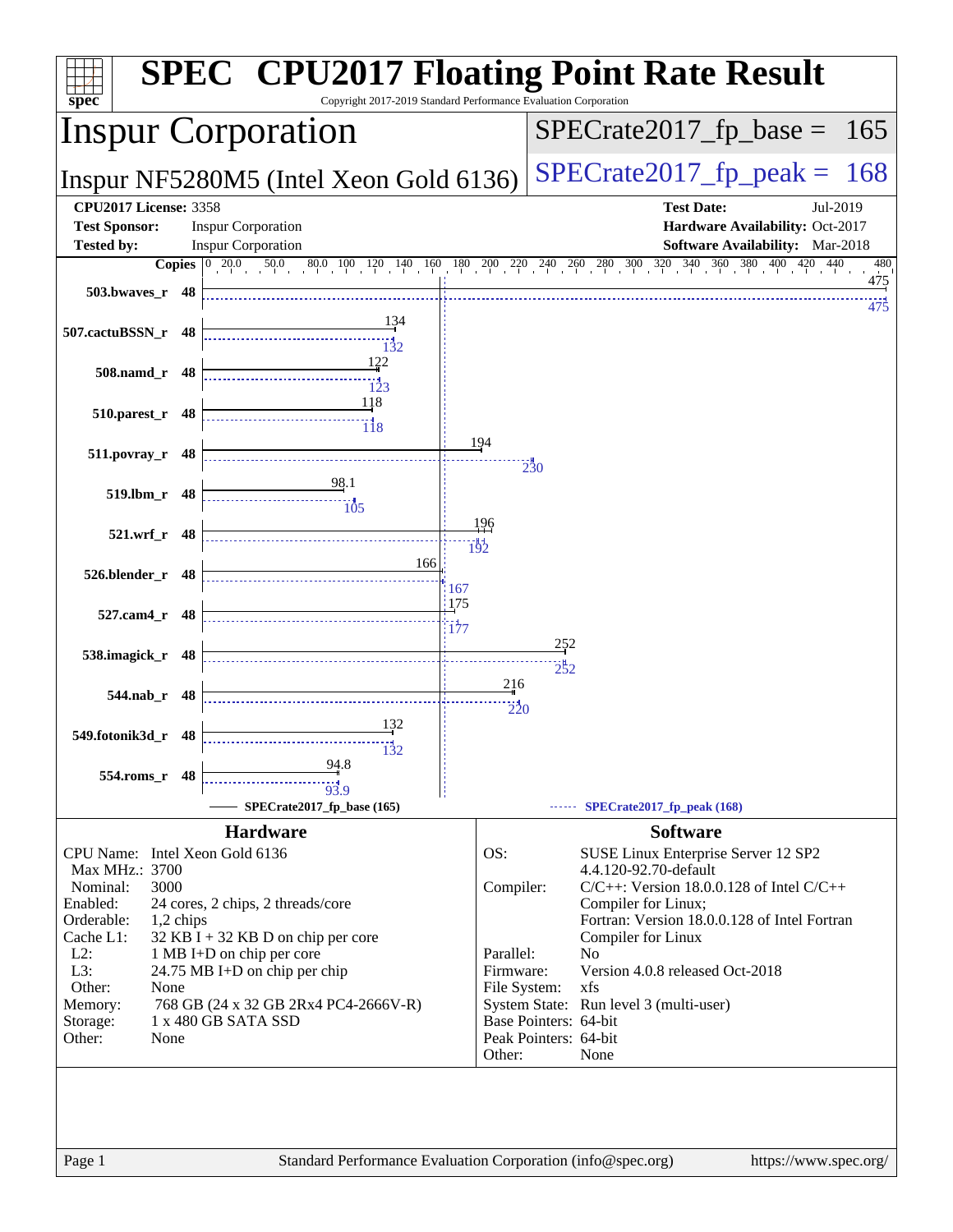| <b>SPEC CPU2017 Floating Point Rate Result</b>                                                           |               |                           |       |                |       |                |       |               |                               |              |                |              |                                        |              |
|----------------------------------------------------------------------------------------------------------|---------------|---------------------------|-------|----------------|-------|----------------|-------|---------------|-------------------------------|--------------|----------------|--------------|----------------------------------------|--------------|
| spec<br>Copyright 2017-2019 Standard Performance Evaluation Corporation<br><b>Inspur Corporation</b>     |               |                           |       |                |       |                |       |               | $SPECrate2017_fp\_base = 165$ |              |                |              |                                        |              |
| $SPECrate2017_fp\_peak = 168$<br>Inspur NF5280M5 (Intel Xeon Gold 6136)                                  |               |                           |       |                |       |                |       |               |                               |              |                |              |                                        |              |
| <b>CPU2017 License: 3358</b><br><b>Test Date:</b><br>Jul-2019                                            |               |                           |       |                |       |                |       |               |                               |              |                |              |                                        |              |
| Hardware Availability: Oct-2017<br><b>Test Sponsor:</b><br><b>Inspur Corporation</b>                     |               |                           |       |                |       |                |       |               |                               |              |                |              |                                        |              |
| <b>Tested by:</b>                                                                                        |               | <b>Inspur Corporation</b> |       |                |       |                |       |               |                               |              |                |              | <b>Software Availability:</b> Mar-2018 |              |
| <b>Results Table</b>                                                                                     |               |                           |       |                |       |                |       |               |                               |              |                |              |                                        |              |
|                                                                                                          |               |                           |       | <b>Base</b>    |       |                |       |               |                               |              | <b>Peak</b>    |              |                                        |              |
| <b>Benchmark</b>                                                                                         | <b>Copies</b> | <b>Seconds</b>            | Ratio | <b>Seconds</b> | Ratio | <b>Seconds</b> | Ratio | <b>Copies</b> | <b>Seconds</b>                | <b>Ratio</b> | <b>Seconds</b> | <b>Ratio</b> | <b>Seconds</b>                         | <b>Ratio</b> |
| 503.bwaves r                                                                                             | 48            | 1013                      | 475   | 1013           | 475   | 1013           | 475   | 48            | 1013                          | 475          | 1013           | 475          | 1013                                   | 475          |
| 507.cactuBSSN r                                                                                          | 48            | 454                       | 134   | 454            | 134   | 454            | 134   | 48            | 459                           | 132          | 459            | 132          | 458                                    | 133          |
| $508$ .namd $r$                                                                                          | 48            | 372                       | 122   | 377            | 121   | 374            | 122   | 48            | 371                           | 123          | 371            | 123          | 371                                    | 123          |
| 510.parest_r                                                                                             | 48            | 1068                      | 118   | 1063           | 118   | 1067           | 118   | 48            | 1060                          | 118          | 1061           | <b>118</b>   | 1063                                   | 118          |
| 511.povray_r                                                                                             | 48            | 578                       | 194   | 580            | 193   | 579            | 194   | 48            | 491                           | 228          | 487            | 230          | 488                                    | 230          |
| 519.lbm r                                                                                                | 48            | 515                       | 98.2  | 516            | 98.1  | 517            | 97.9  | 48            | 481                           | 105          | 480            | <b>105</b>   | 477                                    | 106          |
| $521$ .wrf r                                                                                             | 48            | 549                       | 196   | 535            | 201   | 561            | 192   | 48            | 563                           | 191          | 549            | 196          | 560                                    | <b>192</b>   |
| 526.blender r                                                                                            | 48            | 439                       | 166   | 440            | 166   | 439            | 167   | 48            | 438                           | 167          | 438            | 167          | 438                                    | 167          |
| 527.cam4 r                                                                                               | 48            | 480                       | 175   | 480            | 175   | 480            | 175   | 48            | 473                           | 177          | 473            | 178          | 474                                    | 177          |
| 538.imagick_r                                                                                            | 48            | 473                       | 252   | 474            | 252   | 473            | 252   | 48            | 477                           | 250          | 473            | 252          | 473                                    | 252          |
| 544.nab r                                                                                                | 48            | 373                       | 217   | 373            | 216   | 376            | 215   | 48            | 367                           | 220          | 367            | 220          | 368                                    | 220          |
| 549.fotonik3d r                                                                                          | 48            | 1413                      | 132   | 1417           | 132   | 1413           | 132   | 48            | 1413                          | 132          | 1414           | 132          | 1414                                   | 132          |
| 48<br>554.roms_r<br>814<br>93.7<br>805<br>94.8<br>94.8<br>48<br>813<br>93.8<br>807<br>94.5<br>805<br>813 |               |                           |       |                |       |                |       | 93.9          |                               |              |                |              |                                        |              |
| $SPECrate2017_fp\_base =$<br>165                                                                         |               |                           |       |                |       |                |       |               |                               |              |                |              |                                        |              |

**[SPECrate2017\\_fp\\_peak =](http://www.spec.org/auto/cpu2017/Docs/result-fields.html#SPECrate2017fppeak) 168**

Results appear in the [order in which they were run.](http://www.spec.org/auto/cpu2017/Docs/result-fields.html#RunOrder) Bold underlined text [indicates a median measurement.](http://www.spec.org/auto/cpu2017/Docs/result-fields.html#Median)

#### **[Submit Notes](http://www.spec.org/auto/cpu2017/Docs/result-fields.html#SubmitNotes)**

 The numactl mechanism was used to bind copies to processors. The config file option 'submit' was used to generate numactl commands to bind each copy to a specific processor. For details, please see the config file.

## **[Operating System Notes](http://www.spec.org/auto/cpu2017/Docs/result-fields.html#OperatingSystemNotes)**

Stack size set to unlimited using "ulimit -s unlimited"

### **[General Notes](http://www.spec.org/auto/cpu2017/Docs/result-fields.html#GeneralNotes)**

Environment variables set by runcpu before the start of the run: LD\_LIBRARY\_PATH = "/home/CPU2017/lib/ia32:/home/CPU2017/lib/intel64:/home/CPU2017/je5.0.1-32:/home/CPU2017/je5.0.1-64"

 Binaries compiled on a system with 1x Intel Core i7-4790 CPU + 32GB RAM memory using Redhat Enterprise Linux 7.4 Transparent Huge Pages enabled by default Prior to runcpu invocation Filesystem page cache synced and cleared with: sync; echo 3> /proc/sys/vm/drop\_caches runcpu command invoked through numactl i.e.: numactl --interleave=all runcpu <etc>

Yes: The test sponsor attests, as of date of publication, that CVE-2017-5754 (Meltdown)

**(Continued on next page)**

| Page 2<br>Standard Performance Evaluation Corporation (info@spec.org) | https://www.spec.org/ |
|-----------------------------------------------------------------------|-----------------------|
|-----------------------------------------------------------------------|-----------------------|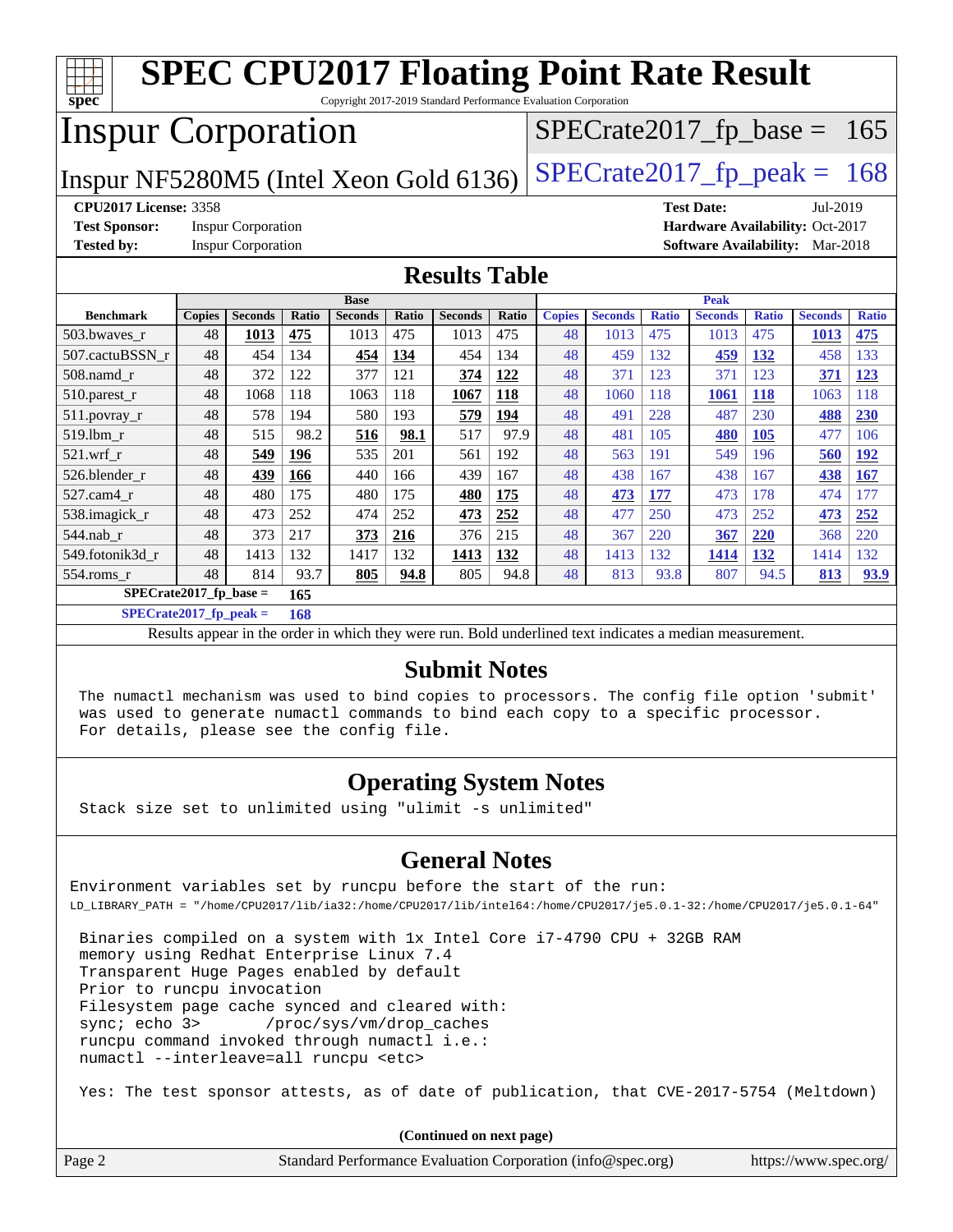#### **[spec](http://www.spec.org/) [SPEC CPU2017 Floating Point Rate Result](http://www.spec.org/auto/cpu2017/Docs/result-fields.html#SPECCPU2017FloatingPointRateResult)** Copyright 2017-2019 Standard Performance Evaluation Corporation Inspur Corporation Inspur NF5280M5 (Intel Xeon Gold 6136)  $SPECrate2017_f$  peak = 168  $SPECTate2017_fp\_base = 165$ **[CPU2017 License:](http://www.spec.org/auto/cpu2017/Docs/result-fields.html#CPU2017License)** 3358 **[Test Date:](http://www.spec.org/auto/cpu2017/Docs/result-fields.html#TestDate)** Jul-2019

**[Test Sponsor:](http://www.spec.org/auto/cpu2017/Docs/result-fields.html#TestSponsor)** Inspur Corporation **[Hardware Availability:](http://www.spec.org/auto/cpu2017/Docs/result-fields.html#HardwareAvailability)** Oct-2017 **[Tested by:](http://www.spec.org/auto/cpu2017/Docs/result-fields.html#Testedby)** Inspur Corporation **[Software Availability:](http://www.spec.org/auto/cpu2017/Docs/result-fields.html#SoftwareAvailability)** Mar-2018

### **[General Notes \(Continued\)](http://www.spec.org/auto/cpu2017/Docs/result-fields.html#GeneralNotes)**

 is mitigated in the system as tested and documented. Yes: The test sponsor attests, as of date of publication, that CVE-2017-5753 (Spectre variant 1) is mitigated in the system as tested and documented. Yes: The test sponsor attests, as of date of publication, that CVE-2017-5715 (Spectre variant 2) is mitigated in the system as tested and documented.

### **[Platform Notes](http://www.spec.org/auto/cpu2017/Docs/result-fields.html#PlatformNotes)**

Page 3 Standard Performance Evaluation Corporation [\(info@spec.org\)](mailto:info@spec.org) <https://www.spec.org/> BIOS and OS configuration: SCALING\_GOVERNOR set to Performance Hardware Prefetch set to Disable VT Support set to Disable C1E Support set to Disable IMC (Integrated memory controller) Interleaving set to 1-way Sub NUMA Cluster (SNC) set to Enable Sysinfo program /home/CPU2017/bin/sysinfo Rev: r5974 of 2018-05-19 9bcde8f2999c33d61f64985e45859ea9 running on linux-hma5 Wed Jan 18 11:42:27 2017 SUT (System Under Test) info as seen by some common utilities. For more information on this section, see <https://www.spec.org/cpu2017/Docs/config.html#sysinfo> From /proc/cpuinfo model name : Intel(R) Xeon(R) Gold 6136 CPU @ 3.00GHz 2 "physical id"s (chips) 48 "processors" cores, siblings (Caution: counting these is hw and system dependent. The following excerpts from /proc/cpuinfo might not be reliable. Use with caution.) cpu cores : 12 siblings : 24 physical 0: cores 0 1 2 3 4 9 10 16 18 19 25 26 physical 1: cores 0 1 2 3 4 9 10 16 18 19 25 26 From lscpu: Architecture: x86\_64 CPU op-mode(s): 32-bit, 64-bit Byte Order: Little Endian  $CPU(s):$  48 On-line CPU(s) list: 0-47 Thread(s) per core: 2 Core(s) per socket: 12 Socket(s): 2 NUMA node(s): 4 Vendor ID: GenuineIntel **(Continued on next page)**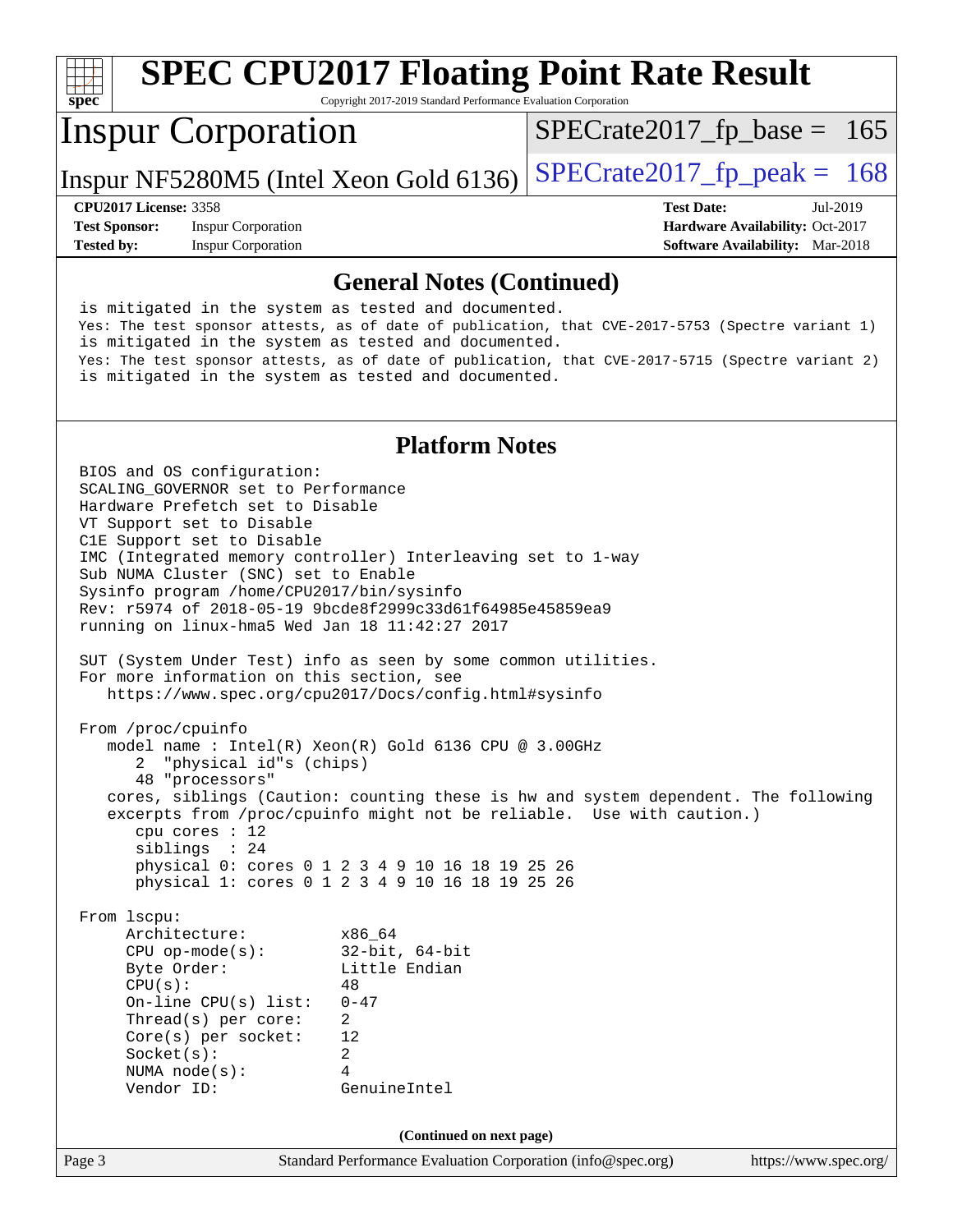| <b>SPEC CPU2017 Floating Point Rate Result</b><br>Copyright 2017-2019 Standard Performance Evaluation Corporation<br>$spec^*$                                            |                                                                                     |  |  |  |  |  |  |
|--------------------------------------------------------------------------------------------------------------------------------------------------------------------------|-------------------------------------------------------------------------------------|--|--|--|--|--|--|
| <b>Inspur Corporation</b>                                                                                                                                                | $SPECrate2017_fp\_base =$<br>165                                                    |  |  |  |  |  |  |
| Inspur NF5280M5 (Intel Xeon Gold 6136)                                                                                                                                   | $SPECrate2017fp peak = 168$                                                         |  |  |  |  |  |  |
| <b>CPU2017 License: 3358</b>                                                                                                                                             | <b>Test Date:</b><br>Jul-2019                                                       |  |  |  |  |  |  |
| <b>Test Sponsor:</b><br><b>Inspur Corporation</b><br><b>Inspur Corporation</b><br><b>Tested by:</b>                                                                      | Hardware Availability: Oct-2017<br>Software Availability: Mar-2018                  |  |  |  |  |  |  |
| <b>Platform Notes (Continued)</b>                                                                                                                                        |                                                                                     |  |  |  |  |  |  |
| CPU family:<br>6                                                                                                                                                         |                                                                                     |  |  |  |  |  |  |
| 85<br>Model:                                                                                                                                                             |                                                                                     |  |  |  |  |  |  |
| Model name:                                                                                                                                                              | $Intel(R) Xeon(R) Gold 6136 CPU @ 3.00GHz$                                          |  |  |  |  |  |  |
| Stepping:<br>4                                                                                                                                                           |                                                                                     |  |  |  |  |  |  |
| 3600.002<br>CPU MHz:                                                                                                                                                     |                                                                                     |  |  |  |  |  |  |
| 3700.0000<br>$CPU$ max $MHz:$                                                                                                                                            |                                                                                     |  |  |  |  |  |  |
| CPU min MHz:<br>1200.0000<br>5985.93<br>BogoMIPS:                                                                                                                        |                                                                                     |  |  |  |  |  |  |
| Virtualization:<br>$VT - x$                                                                                                                                              |                                                                                     |  |  |  |  |  |  |
| L1d cache:<br>32K                                                                                                                                                        |                                                                                     |  |  |  |  |  |  |
| Lli cache:<br>32K                                                                                                                                                        |                                                                                     |  |  |  |  |  |  |
| L2 cache:<br>1024K                                                                                                                                                       |                                                                                     |  |  |  |  |  |  |
| L3 cache:<br>25344K<br>NUMA node0 CPU(s):<br>$0-2, 5, 7, 10, 24-26, 29, 31, 34$                                                                                          |                                                                                     |  |  |  |  |  |  |
| 3, 4, 6, 8, 9, 11, 27, 28, 30, 32, 33, 35<br>NUMA nodel CPU(s):                                                                                                          |                                                                                     |  |  |  |  |  |  |
| NUMA $node2$ $CPU(s):$<br>12-14, 17, 19, 22, 36-38, 41, 43, 46                                                                                                           |                                                                                     |  |  |  |  |  |  |
| NUMA node3 CPU(s):<br>15, 16, 18, 20, 21, 23, 39, 40, 42, 44, 45, 47                                                                                                     |                                                                                     |  |  |  |  |  |  |
| Flagg:                                                                                                                                                                   | fpu vme de pse tsc msr pae mce cx8 apic sep mtrr pge mca cmov                       |  |  |  |  |  |  |
| pat pse36 clflush dts acpi mmx fxsr sse sse2 ss ht tm pbe syscall nx pdpelgb rdtscp<br>lm constant_tsc art arch_perfmon pebs bts rep_good nopl xtopology nonstop_tsc     |                                                                                     |  |  |  |  |  |  |
|                                                                                                                                                                          |                                                                                     |  |  |  |  |  |  |
| aperfmperf eagerfpu pni pclmulqdq dtes64 ds_cpl vmx smx est tm2 ssse3 sdbg fma cx16<br>xtpr pdcm pcid dca sse4_1 sse4_2 x2apic movbe popcnt tsc_deadline_timer aes xsave |                                                                                     |  |  |  |  |  |  |
| avx f16c rdrand lahf_lm abm 3dnowprefetch ida arat epb invpcid_single pln pts dtherm                                                                                     |                                                                                     |  |  |  |  |  |  |
| hwp hwp_act_window hwp_epp hwp_pkg_req intel_pt rsb_ctxsw spec_ctrl stibp retpoline                                                                                      |                                                                                     |  |  |  |  |  |  |
|                                                                                                                                                                          | kaiser tpr_shadow vnmi flexpriority ept vpid fsgsbase tsc_adjust bmil hle avx2 smep |  |  |  |  |  |  |
| bmi2 erms invpcid rtm cqm mpx avx512f avx512dq rdseed adx smap clflushopt clwb                                                                                           |                                                                                     |  |  |  |  |  |  |
| avx512cd avx512bw avx512vl xsaveopt xsavec xgetbvl cqm_llc cqm_occup_llc                                                                                                 |                                                                                     |  |  |  |  |  |  |
| /proc/cpuinfo cache data                                                                                                                                                 |                                                                                     |  |  |  |  |  |  |
| cache size : 25344 KB                                                                                                                                                    |                                                                                     |  |  |  |  |  |  |
| From numactl --hardware WARNING: a numactl 'node' might or might not correspond to a                                                                                     |                                                                                     |  |  |  |  |  |  |
| physical chip.                                                                                                                                                           |                                                                                     |  |  |  |  |  |  |
| $available: 4 nodes (0-3)$                                                                                                                                               |                                                                                     |  |  |  |  |  |  |
| node 0 cpus: 0 1 2 5 7 10 24 25 26 29 31 34                                                                                                                              |                                                                                     |  |  |  |  |  |  |
| node 0 size: 192024 MB<br>node 0 free: 184075 MB                                                                                                                         |                                                                                     |  |  |  |  |  |  |
| node 1 cpus: 3 4 6 8 9 11 27 28 30 32 33 35                                                                                                                              |                                                                                     |  |  |  |  |  |  |
| node 1 size: 193528 MB                                                                                                                                                   |                                                                                     |  |  |  |  |  |  |
| node 1 free: 187253 MB                                                                                                                                                   |                                                                                     |  |  |  |  |  |  |
| node 2 cpus: 12 13 14 17 19 22 36 37 38 41 43 46                                                                                                                         |                                                                                     |  |  |  |  |  |  |
| node 2 size: 193528 MB                                                                                                                                                   |                                                                                     |  |  |  |  |  |  |
| node 2 free: 187277 MB<br>node 3 cpus: 15 16 18 20 21 23 39 40 42 44 45 47                                                                                               |                                                                                     |  |  |  |  |  |  |
| node 3 size: 193391 MB                                                                                                                                                   |                                                                                     |  |  |  |  |  |  |
| node 3 free: 187160 MB                                                                                                                                                   |                                                                                     |  |  |  |  |  |  |
| node distances:                                                                                                                                                          |                                                                                     |  |  |  |  |  |  |
| (Continued on next page)                                                                                                                                                 |                                                                                     |  |  |  |  |  |  |
| Standard Performance Evaluation Corporation (info@spec.org)<br>Page 4                                                                                                    | https://www.spec.org/                                                               |  |  |  |  |  |  |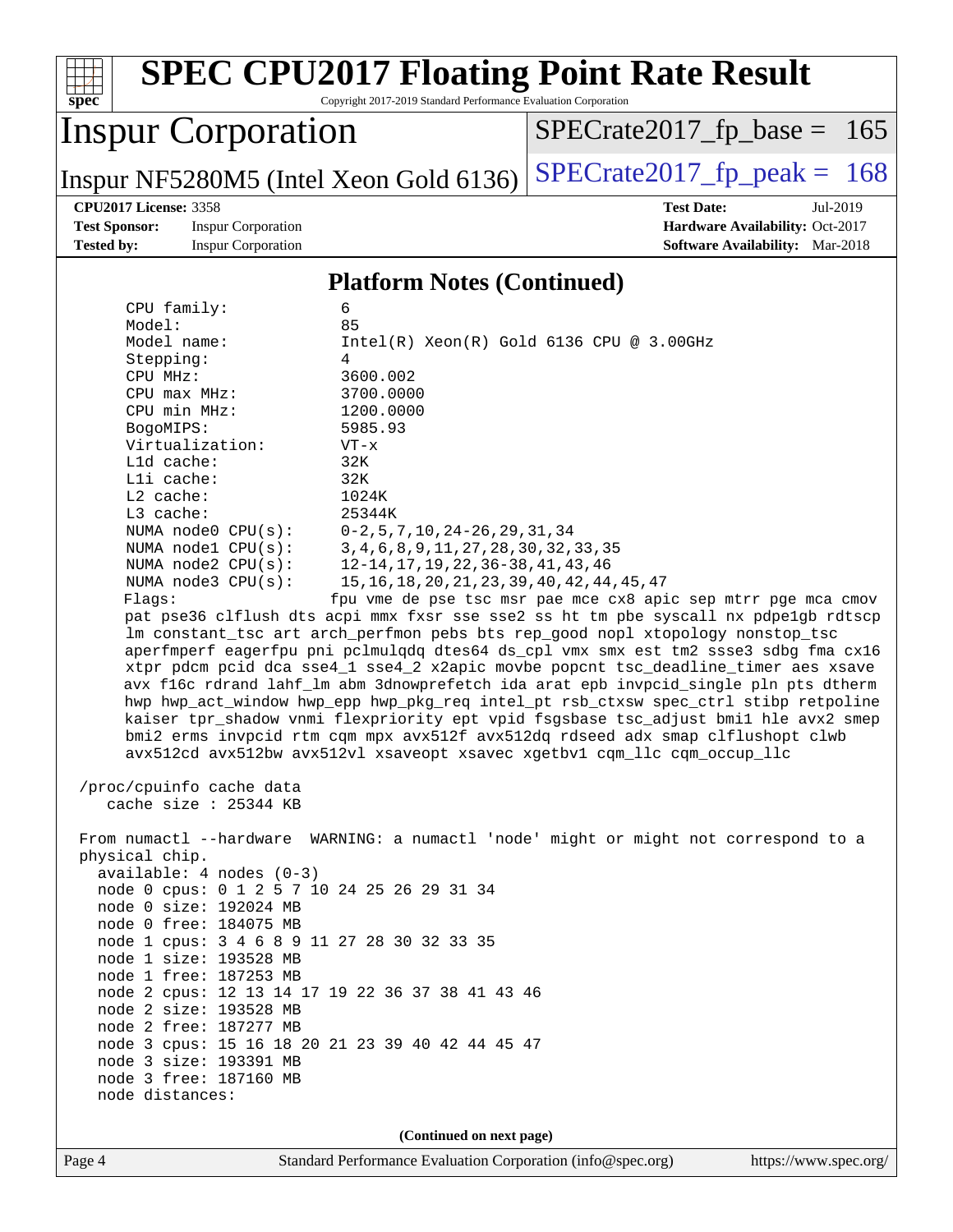| <b>SPEC CPU2017 Floating Point Rate Result</b><br>Copyright 2017-2019 Standard Performance Evaluation Corporation<br>$spec^*$                                                                                                                                                                                                                                                                                                                             |                                                                                                            |
|-----------------------------------------------------------------------------------------------------------------------------------------------------------------------------------------------------------------------------------------------------------------------------------------------------------------------------------------------------------------------------------------------------------------------------------------------------------|------------------------------------------------------------------------------------------------------------|
| Inspur Corporation                                                                                                                                                                                                                                                                                                                                                                                                                                        | $SPECTate2017_fp\_base = 165$                                                                              |
| Inspur NF5280M5 (Intel Xeon Gold 6136)                                                                                                                                                                                                                                                                                                                                                                                                                    | $SPECrate2017fp peak = 168$                                                                                |
| <b>CPU2017 License: 3358</b><br><b>Test Sponsor:</b><br><b>Inspur Corporation</b><br><b>Tested by:</b><br><b>Inspur Corporation</b>                                                                                                                                                                                                                                                                                                                       | <b>Test Date:</b><br>Jul-2019<br>Hardware Availability: Oct-2017<br><b>Software Availability:</b> Mar-2018 |
| <b>Platform Notes (Continued)</b>                                                                                                                                                                                                                                                                                                                                                                                                                         |                                                                                                            |
| node<br>2<br>3<br>$\overline{0}$<br>$\mathbf{1}$<br>0 :<br>21<br>21<br>10<br>11<br>21<br>11<br>10<br>21<br>1:<br>2:<br>21<br>21 10<br>11<br>3:<br>21<br>21<br>11<br>10<br>From /proc/meminfo<br>MemTotal:<br>791012820 kB<br>HugePages_Total:<br>0<br>Hugepagesize:<br>2048 kB<br>/usr/bin/lsb release -d<br>SUSE Linux Enterprise Server 12 SP2<br>From /etc/*release* /etc/*version*                                                                    |                                                                                                            |
| SuSE-release:<br>SUSE Linux Enterprise Server 12 (x86_64)<br>$VERSION = 12$<br>PATCHLEVEL = 2<br># This file is deprecated and will be removed in a future service pack or release.<br># Please check /etc/os-release for details about this release.<br>os-release:<br>NAME="SLES"<br>VERSION="12-SP2"<br>VERSION_ID="12.2"<br>PRETTY_NAME="SUSE Linux Enterprise Server 12 SP2"<br>ID="sles"<br>ANSI COLOR="0;32"<br>CPE_NAME="cpe:/o:suse:sles:12:sp2" |                                                                                                            |
| uname $-a$ :<br>Linux linux-hma5 4.4.120-92.70-default #1 SMP Wed Mar 14 15:59:43 UTC 2018 (52a83de)<br>x86_64 x86_64 x86_64 GNU/Linux<br>Kernel self-reported vulnerability status:<br>CVE-2017-5754 (Meltdown):<br>Mitigation: PTI<br>CVE-2017-5753 (Spectre variant 1): Mitigation: __user pointer sanitization<br>CVE-2017-5715 (Spectre variant 2): Mitigation: IBRS+IBPB<br>run-level 3 Jan 17 09:38 last=5                                         |                                                                                                            |
| SPEC is set to: /home/CPU2017<br>Type Size Used Avail Use% Mounted on<br>Filesystem<br>/dev/sda5<br>xfs<br>404G<br>58G 347G 15% / home<br>Additional information from dmidecode follows. WARNING: Use caution when you interpret                                                                                                                                                                                                                          |                                                                                                            |
| (Continued on next page)                                                                                                                                                                                                                                                                                                                                                                                                                                  |                                                                                                            |
| Page 5<br>Standard Performance Evaluation Corporation (info@spec.org)                                                                                                                                                                                                                                                                                                                                                                                     | https://www.spec.org/                                                                                      |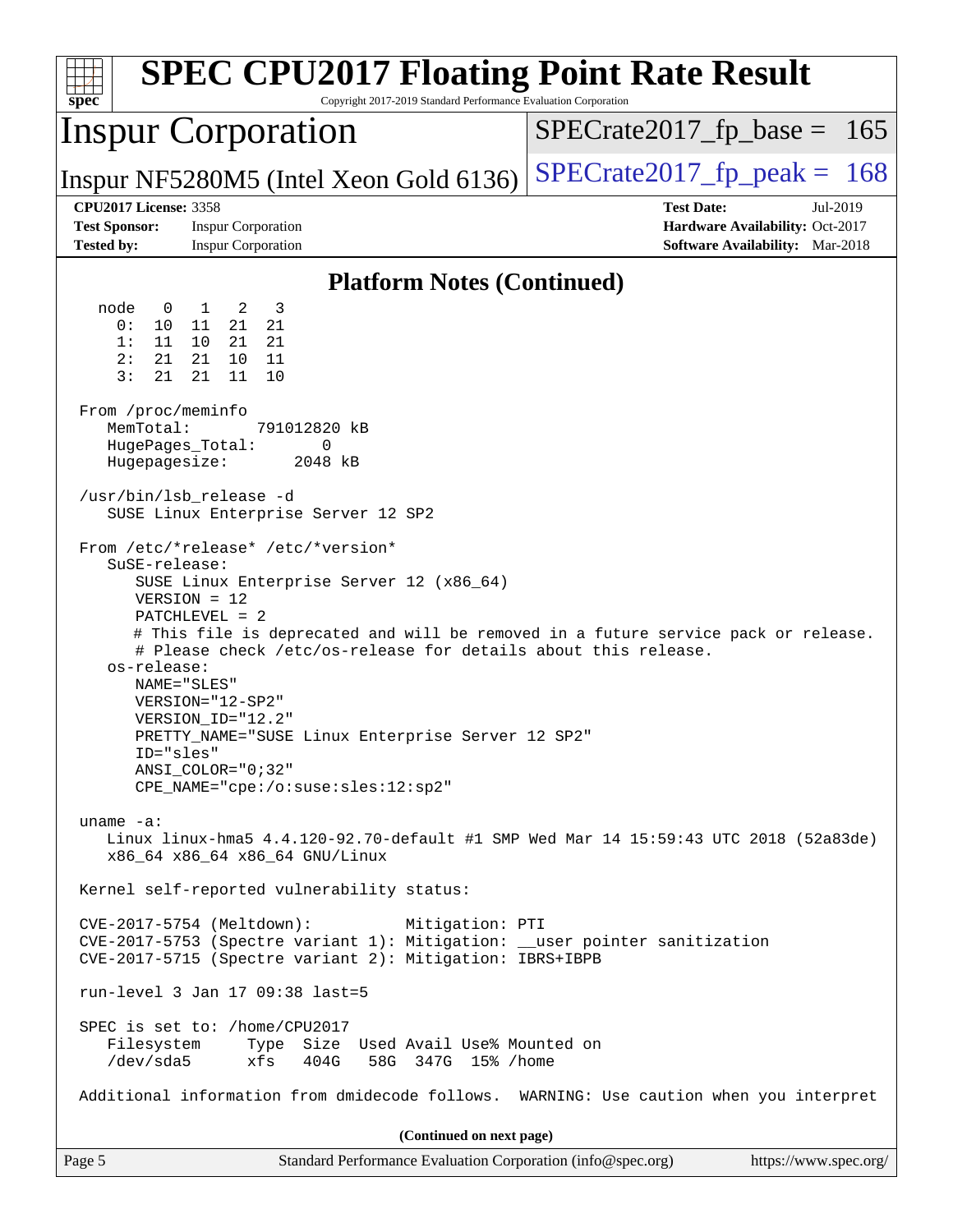| $spec^*$                  |                              | <b>SPEC CPU2017 Floating Point Rate Result</b><br>Copyright 2017-2019 Standard Performance Evaluation Corporation |                               |                                        |          |
|---------------------------|------------------------------|-------------------------------------------------------------------------------------------------------------------|-------------------------------|----------------------------------------|----------|
| <b>Inspur Corporation</b> |                              |                                                                                                                   | $SPECrate2017_fp\_base = 165$ |                                        |          |
|                           |                              | Inspur NF5280M5 (Intel Xeon Gold 6136)                                                                            | $SPECrate2017_fp\_peak = 168$ |                                        |          |
|                           | <b>CPU2017 License: 3358</b> |                                                                                                                   |                               | <b>Test Date:</b>                      | Jul-2019 |
| <b>Test Sponsor:</b>      |                              | <b>Inspur Corporation</b>                                                                                         |                               | Hardware Availability: Oct-2017        |          |
| <b>Tested by:</b>         |                              | <b>Inspur Corporation</b>                                                                                         |                               | <b>Software Availability:</b> Mar-2018 |          |
|                           |                              |                                                                                                                   |                               |                                        |          |

#### **[Platform Notes \(Continued\)](http://www.spec.org/auto/cpu2017/Docs/result-fields.html#PlatformNotes)**

 this section. The 'dmidecode' program reads system data which is "intended to allow hardware to be accurately determined", but the intent may not be met, as there are frequent changes to hardware, firmware, and the "DMTF SMBIOS" standard. BIOS Inspur 4.0.8 10/17/2018 Memory:

24x Samsung M393A4K40CB2-CTD 32 GB 2 rank 2666

(End of data from sysinfo program)

## **[Compiler Version Notes](http://www.spec.org/auto/cpu2017/Docs/result-fields.html#CompilerVersionNotes)**

| 519.1bm_r(base) 538.imagick_r(base, peak) 544.nab_r(base)<br>CC.                                                                                                                              |  |  |  |  |  |
|-----------------------------------------------------------------------------------------------------------------------------------------------------------------------------------------------|--|--|--|--|--|
| icc (ICC) 18.0.0 20170811<br>Copyright (C) 1985-2017 Intel Corporation. All rights reserved.                                                                                                  |  |  |  |  |  |
| -------------------------------------                                                                                                                                                         |  |  |  |  |  |
| CC.                                                                                                                                                                                           |  |  |  |  |  |
| icc (ICC) 18.0.0 20170811<br>Copyright (C) 1985-2017 Intel Corporation. All rights reserved.                                                                                                  |  |  |  |  |  |
| CXXC 508. namd $r(base)$ 510. parest $r(base)$                                                                                                                                                |  |  |  |  |  |
| icpc (ICC) 18.0.0 20170811<br>Copyright (C) 1985-2017 Intel Corporation. All rights reserved.                                                                                                 |  |  |  |  |  |
| CXXC 508. namd $r(\text{peak})$ 510. parest $r(\text{peak})$                                                                                                                                  |  |  |  |  |  |
| icpc (ICC) 18.0.0 20170811<br>Copyright (C) 1985-2017 Intel Corporation. All rights reserved.                                                                                                 |  |  |  |  |  |
| $CC$ 511.povray $r(base)$ 526.blender $r(base)$                                                                                                                                               |  |  |  |  |  |
| icpc (ICC) 18.0.0 20170811<br>Copyright (C) 1985-2017 Intel Corporation. All rights reserved.<br>icc (ICC) 18.0.0 20170811<br>Copyright (C) 1985-2017 Intel Corporation. All rights reserved. |  |  |  |  |  |
| (Continued on next page)                                                                                                                                                                      |  |  |  |  |  |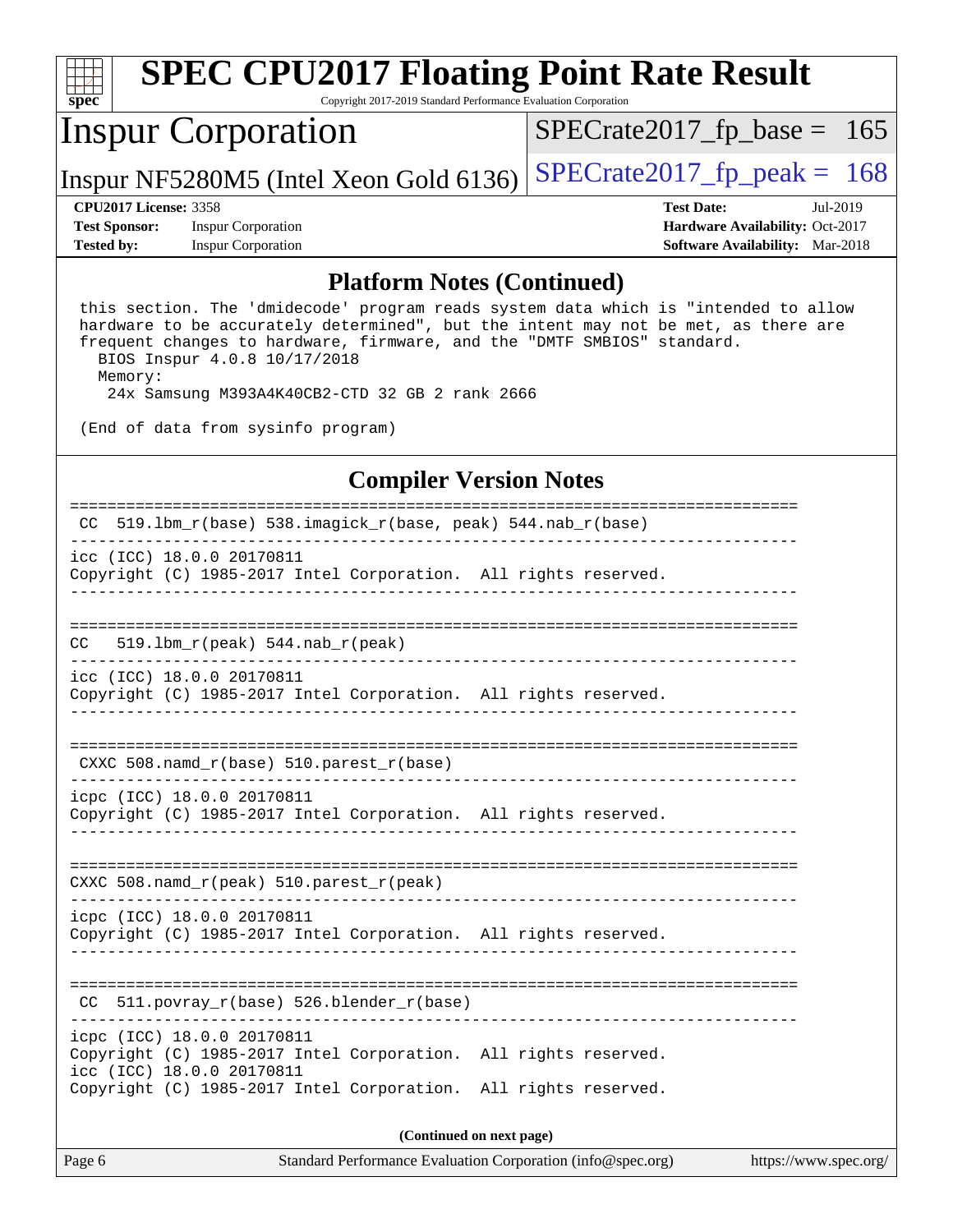| <b>SPEC CPU2017 Floating Point Rate Result</b><br>Copyright 2017-2019 Standard Performance Evaluation Corporation<br>$spec^*$ |                                                                  |  |  |  |  |  |  |
|-------------------------------------------------------------------------------------------------------------------------------|------------------------------------------------------------------|--|--|--|--|--|--|
| <b>Inspur Corporation</b>                                                                                                     | $SPECrate2017_fp\_base = 165$                                    |  |  |  |  |  |  |
| Inspur NF5280M5 (Intel Xeon Gold 6136)                                                                                        | $SPECrate2017_fp\_peak = 168$                                    |  |  |  |  |  |  |
| <b>CPU2017 License: 3358</b><br><b>Test Sponsor:</b><br><b>Inspur Corporation</b>                                             | <b>Test Date:</b><br>Jul-2019<br>Hardware Availability: Oct-2017 |  |  |  |  |  |  |
| <b>Tested by:</b><br><b>Inspur Corporation</b>                                                                                | Software Availability: Mar-2018                                  |  |  |  |  |  |  |
| <b>Compiler Version Notes (Continued)</b>                                                                                     |                                                                  |  |  |  |  |  |  |
|                                                                                                                               |                                                                  |  |  |  |  |  |  |
| 511.povray_r(peak) 526.blender_r(peak)<br>CC                                                                                  |                                                                  |  |  |  |  |  |  |
| icpc (ICC) 18.0.0 20170811<br>Copyright (C) 1985-2017 Intel Corporation. All rights reserved.                                 |                                                                  |  |  |  |  |  |  |
| icc (ICC) 18.0.0 20170811<br>Copyright (C) 1985-2017 Intel Corporation. All rights reserved.                                  |                                                                  |  |  |  |  |  |  |
| -------------------------------------                                                                                         |                                                                  |  |  |  |  |  |  |
| 507.cactuBSSN r(base)<br>FC.                                                                                                  |                                                                  |  |  |  |  |  |  |
| icpc (ICC) 18.0.0 20170811<br>Copyright (C) 1985-2017 Intel Corporation. All rights reserved.<br>icc (ICC) 18.0.0 20170811    |                                                                  |  |  |  |  |  |  |
| Copyright (C) 1985-2017 Intel Corporation.<br>ifort (IFORT) 18.0.0 20170811                                                   | All rights reserved.                                             |  |  |  |  |  |  |
| Copyright (C) 1985-2017 Intel Corporation. All rights reserved.                                                               |                                                                  |  |  |  |  |  |  |
|                                                                                                                               |                                                                  |  |  |  |  |  |  |
| FC.<br>507.cactuBSSN_r(peak)                                                                                                  |                                                                  |  |  |  |  |  |  |
| icpc (ICC) 18.0.0 20170811<br>Copyright (C) 1985-2017 Intel Corporation. All rights reserved.<br>icc (ICC) 18.0.0 20170811    |                                                                  |  |  |  |  |  |  |
| Copyright (C) 1985-2017 Intel Corporation. All rights reserved.<br>ifort (IFORT) 18.0.0 20170811                              |                                                                  |  |  |  |  |  |  |
| Copyright (C) 1985-2017 Intel Corporation. All rights reserved.                                                               |                                                                  |  |  |  |  |  |  |
|                                                                                                                               |                                                                  |  |  |  |  |  |  |
| FC 503.bwaves_r(base, peak) 549.fotonik3d_r(base, peak) 554.roms_r(base)                                                      |                                                                  |  |  |  |  |  |  |
| ifort (IFORT) 18.0.0 20170811<br>Copyright (C) 1985-2017 Intel Corporation. All rights reserved.                              |                                                                  |  |  |  |  |  |  |
| $FC 554.rows_r (peak)$                                                                                                        |                                                                  |  |  |  |  |  |  |
| __________________<br>ifort (IFORT) 18.0.0 20170811<br>Copyright (C) 1985-2017 Intel Corporation. All rights reserved.        |                                                                  |  |  |  |  |  |  |
|                                                                                                                               |                                                                  |  |  |  |  |  |  |
| (Continued on next page)<br>Standard Performance Evaluation Corporation (info@spec.org)                                       |                                                                  |  |  |  |  |  |  |
| Page 7                                                                                                                        | https://www.spec.org/                                            |  |  |  |  |  |  |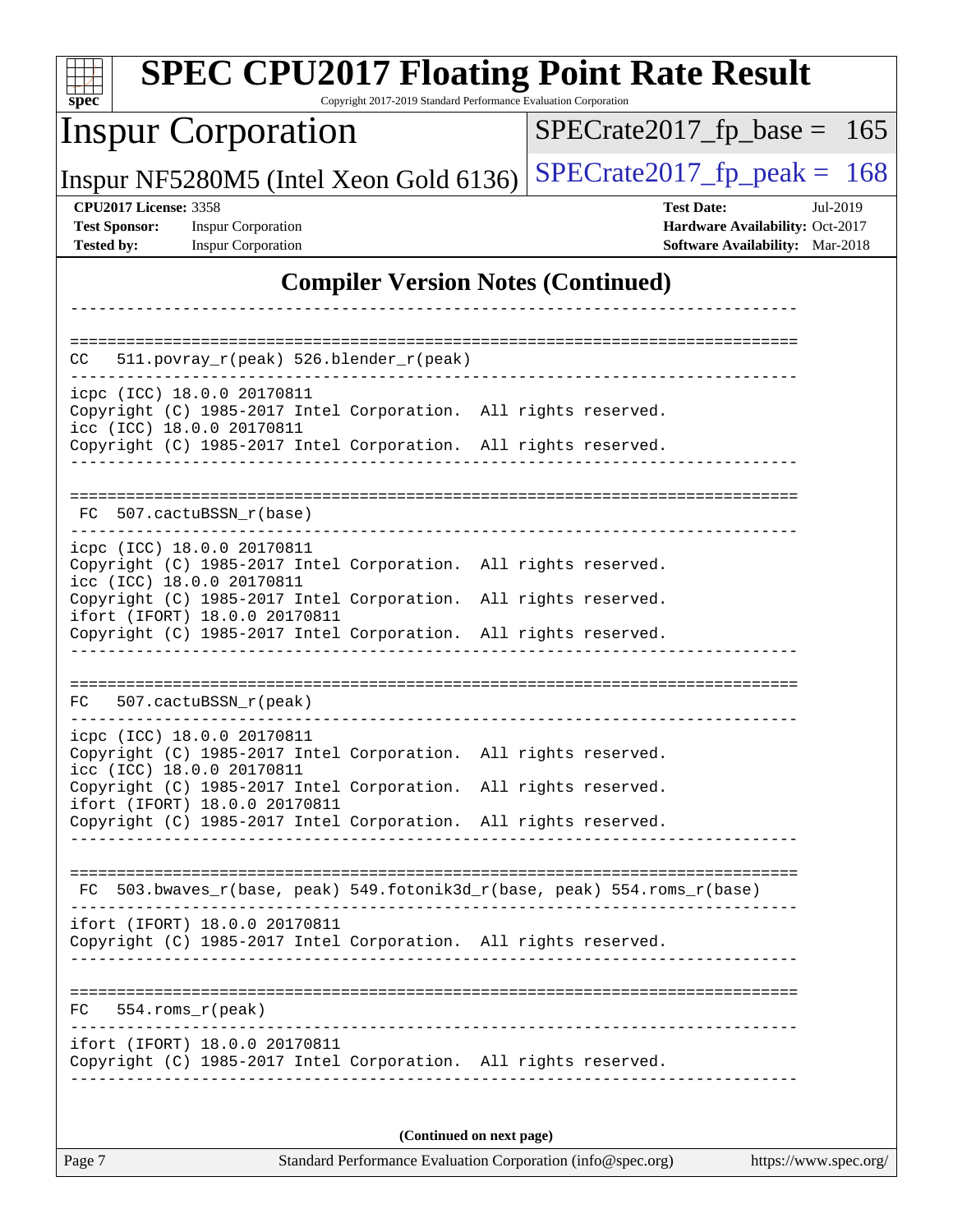| <b>SPEC CPU2017 Floating Point Rate Result</b><br>spec<br>Copyright 2017-2019 Standard Performance Evaluation Corporation           |                                                                                                              |
|-------------------------------------------------------------------------------------------------------------------------------------|--------------------------------------------------------------------------------------------------------------|
| <b>Inspur Corporation</b>                                                                                                           | $SPECrate2017_fp\_base = 165$                                                                                |
| Inspur NF5280M5 (Intel Xeon Gold 6136)                                                                                              | $SPECTate2017$ _fp_peak = 168                                                                                |
| <b>CPU2017 License: 3358</b><br><b>Test Sponsor:</b><br><b>Inspur Corporation</b><br><b>Tested by:</b><br><b>Inspur Corporation</b> | <b>Test Date:</b><br>$Jul-2019$<br>Hardware Availability: Oct-2017<br><b>Software Availability:</b> Mar-2018 |
| <b>Compiler Version Notes (Continued)</b>                                                                                           |                                                                                                              |
| $CC$ 521.wrf_r(base) 527.cam4_r(base)                                                                                               |                                                                                                              |
| ifort (IFORT) 18.0.0 20170811<br>Copyright (C) 1985-2017 Intel Corporation. All rights reserved.<br>icc (ICC) 18.0.0 20170811       |                                                                                                              |
| Copyright (C) 1985-2017 Intel Corporation. All rights reserved.                                                                     |                                                                                                              |
| $521.wrf_r(peak) 527.cam4_r(peak)$<br>CC.                                                                                           |                                                                                                              |
| ifort (IFORT) 18.0.0 20170811<br>Copyright (C) 1985-2017 Intel Corporation. All rights reserved.<br>icc (ICC) 18.0.0 20170811       |                                                                                                              |
| Copyright (C) 1985-2017 Intel Corporation. All rights reserved.                                                                     |                                                                                                              |

## **[Base Compiler Invocation](http://www.spec.org/auto/cpu2017/Docs/result-fields.html#BaseCompilerInvocation)**

------------------------------------------------------------------------------

[C benchmarks](http://www.spec.org/auto/cpu2017/Docs/result-fields.html#Cbenchmarks): [icc](http://www.spec.org/cpu2017/results/res2019q3/cpu2017-20190723-16413.flags.html#user_CCbase_intel_icc_18.0_66fc1ee009f7361af1fbd72ca7dcefbb700085f36577c54f309893dd4ec40d12360134090235512931783d35fd58c0460139e722d5067c5574d8eaf2b3e37e92)

[C++ benchmarks:](http://www.spec.org/auto/cpu2017/Docs/result-fields.html#CXXbenchmarks) [icpc](http://www.spec.org/cpu2017/results/res2019q3/cpu2017-20190723-16413.flags.html#user_CXXbase_intel_icpc_18.0_c510b6838c7f56d33e37e94d029a35b4a7bccf4766a728ee175e80a419847e808290a9b78be685c44ab727ea267ec2f070ec5dc83b407c0218cded6866a35d07)

[Fortran benchmarks](http://www.spec.org/auto/cpu2017/Docs/result-fields.html#Fortranbenchmarks): [ifort](http://www.spec.org/cpu2017/results/res2019q3/cpu2017-20190723-16413.flags.html#user_FCbase_intel_ifort_18.0_8111460550e3ca792625aed983ce982f94888b8b503583aa7ba2b8303487b4d8a21a13e7191a45c5fd58ff318f48f9492884d4413fa793fd88dd292cad7027ca)

[Benchmarks using both Fortran and C](http://www.spec.org/auto/cpu2017/Docs/result-fields.html#BenchmarksusingbothFortranandC): [ifort](http://www.spec.org/cpu2017/results/res2019q3/cpu2017-20190723-16413.flags.html#user_CC_FCbase_intel_ifort_18.0_8111460550e3ca792625aed983ce982f94888b8b503583aa7ba2b8303487b4d8a21a13e7191a45c5fd58ff318f48f9492884d4413fa793fd88dd292cad7027ca) [icc](http://www.spec.org/cpu2017/results/res2019q3/cpu2017-20190723-16413.flags.html#user_CC_FCbase_intel_icc_18.0_66fc1ee009f7361af1fbd72ca7dcefbb700085f36577c54f309893dd4ec40d12360134090235512931783d35fd58c0460139e722d5067c5574d8eaf2b3e37e92)

[Benchmarks using both C and C++](http://www.spec.org/auto/cpu2017/Docs/result-fields.html#BenchmarksusingbothCandCXX): [icpc](http://www.spec.org/cpu2017/results/res2019q3/cpu2017-20190723-16413.flags.html#user_CC_CXXbase_intel_icpc_18.0_c510b6838c7f56d33e37e94d029a35b4a7bccf4766a728ee175e80a419847e808290a9b78be685c44ab727ea267ec2f070ec5dc83b407c0218cded6866a35d07) [icc](http://www.spec.org/cpu2017/results/res2019q3/cpu2017-20190723-16413.flags.html#user_CC_CXXbase_intel_icc_18.0_66fc1ee009f7361af1fbd72ca7dcefbb700085f36577c54f309893dd4ec40d12360134090235512931783d35fd58c0460139e722d5067c5574d8eaf2b3e37e92)

[Benchmarks using Fortran, C, and C++:](http://www.spec.org/auto/cpu2017/Docs/result-fields.html#BenchmarksusingFortranCandCXX) [icpc](http://www.spec.org/cpu2017/results/res2019q3/cpu2017-20190723-16413.flags.html#user_CC_CXX_FCbase_intel_icpc_18.0_c510b6838c7f56d33e37e94d029a35b4a7bccf4766a728ee175e80a419847e808290a9b78be685c44ab727ea267ec2f070ec5dc83b407c0218cded6866a35d07) [icc](http://www.spec.org/cpu2017/results/res2019q3/cpu2017-20190723-16413.flags.html#user_CC_CXX_FCbase_intel_icc_18.0_66fc1ee009f7361af1fbd72ca7dcefbb700085f36577c54f309893dd4ec40d12360134090235512931783d35fd58c0460139e722d5067c5574d8eaf2b3e37e92) [ifort](http://www.spec.org/cpu2017/results/res2019q3/cpu2017-20190723-16413.flags.html#user_CC_CXX_FCbase_intel_ifort_18.0_8111460550e3ca792625aed983ce982f94888b8b503583aa7ba2b8303487b4d8a21a13e7191a45c5fd58ff318f48f9492884d4413fa793fd88dd292cad7027ca)

## **[Base Portability Flags](http://www.spec.org/auto/cpu2017/Docs/result-fields.html#BasePortabilityFlags)**

 503.bwaves\_r: [-DSPEC\\_LP64](http://www.spec.org/cpu2017/results/res2019q3/cpu2017-20190723-16413.flags.html#suite_basePORTABILITY503_bwaves_r_DSPEC_LP64) 507.cactuBSSN\_r: [-DSPEC\\_LP64](http://www.spec.org/cpu2017/results/res2019q3/cpu2017-20190723-16413.flags.html#suite_basePORTABILITY507_cactuBSSN_r_DSPEC_LP64) 508.namd\_r: [-DSPEC\\_LP64](http://www.spec.org/cpu2017/results/res2019q3/cpu2017-20190723-16413.flags.html#suite_basePORTABILITY508_namd_r_DSPEC_LP64)

**(Continued on next page)**

Page 8 Standard Performance Evaluation Corporation [\(info@spec.org\)](mailto:info@spec.org) <https://www.spec.org/>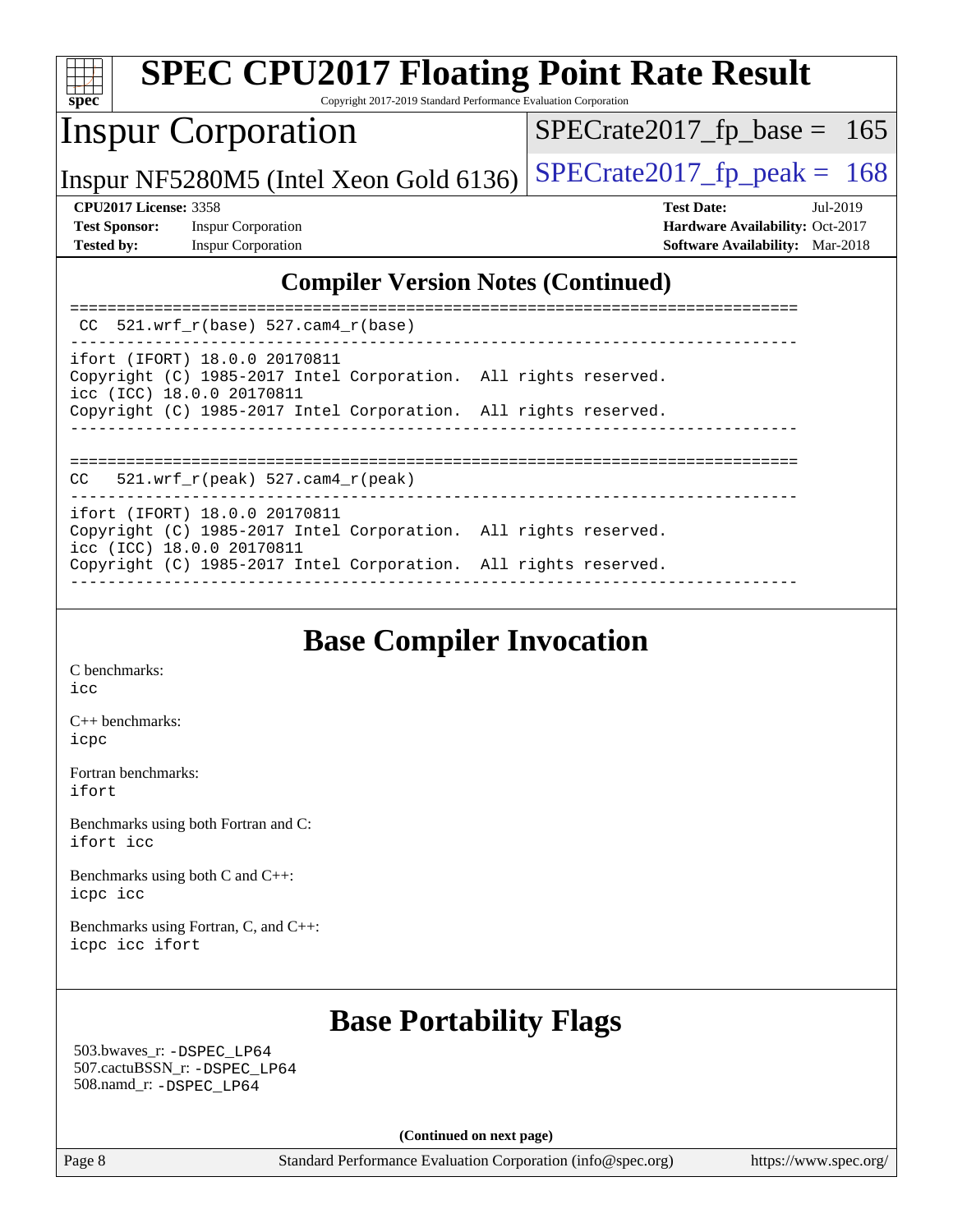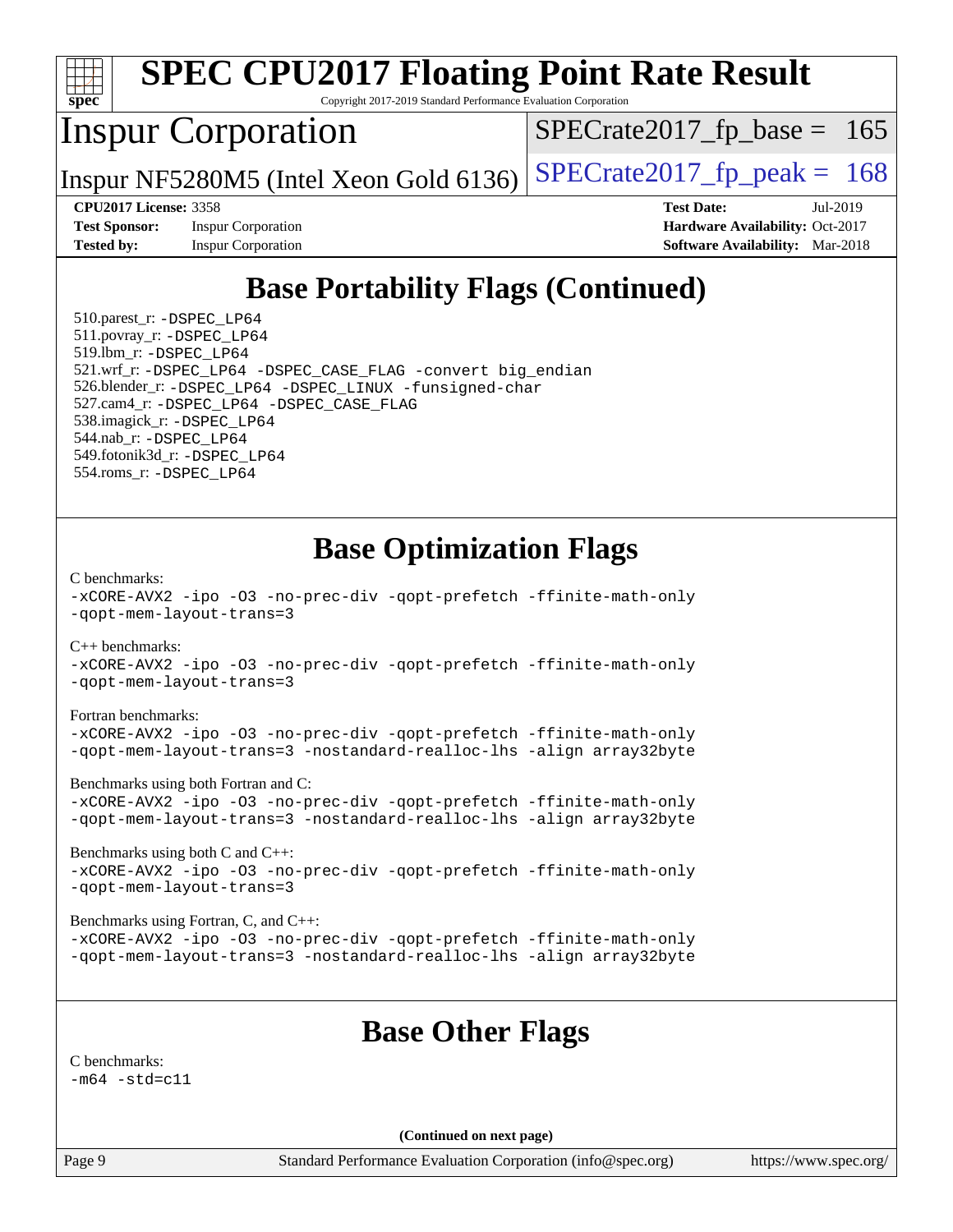| <b>SPEC CPU2017 Floating Point Rate Result</b><br>$Spec^*$<br>Copyright 2017-2019 Standard Performance Evaluation Corporation |                                        |  |  |  |  |  |  |
|-------------------------------------------------------------------------------------------------------------------------------|----------------------------------------|--|--|--|--|--|--|
| <b>Inspur Corporation</b>                                                                                                     | $SPECrate2017_fp\_base = 165$          |  |  |  |  |  |  |
| Inspur NF5280M5 (Intel Xeon Gold 6136)                                                                                        | $SPECrate2017fp peak = 168$            |  |  |  |  |  |  |
| <b>CPU2017 License: 3358</b>                                                                                                  | <b>Test Date:</b><br>Jul-2019          |  |  |  |  |  |  |
|                                                                                                                               | <b>Hardware Availability: Oct-2017</b> |  |  |  |  |  |  |
| <b>Test Sponsor:</b><br><b>Inspur Corporation</b>                                                                             |                                        |  |  |  |  |  |  |
| <b>Inspur Corporation</b><br><b>Tested by:</b>                                                                                | <b>Software Availability:</b> Mar-2018 |  |  |  |  |  |  |

[Fortran benchmarks](http://www.spec.org/auto/cpu2017/Docs/result-fields.html#Fortranbenchmarks):

[-m64](http://www.spec.org/cpu2017/results/res2019q3/cpu2017-20190723-16413.flags.html#user_FCbase_intel_intel64_18.0_af43caccfc8ded86e7699f2159af6efc7655f51387b94da716254467f3c01020a5059329e2569e4053f409e7c9202a7efc638f7a6d1ffb3f52dea4a3e31d82ab)

[Benchmarks using both Fortran and C](http://www.spec.org/auto/cpu2017/Docs/result-fields.html#BenchmarksusingbothFortranandC):  $-m64 - std= c11$  $-m64 - std= c11$ 

[Benchmarks using both C and C++](http://www.spec.org/auto/cpu2017/Docs/result-fields.html#BenchmarksusingbothCandCXX): [-m64](http://www.spec.org/cpu2017/results/res2019q3/cpu2017-20190723-16413.flags.html#user_CC_CXXbase_intel_intel64_18.0_af43caccfc8ded86e7699f2159af6efc7655f51387b94da716254467f3c01020a5059329e2569e4053f409e7c9202a7efc638f7a6d1ffb3f52dea4a3e31d82ab) [-std=c11](http://www.spec.org/cpu2017/results/res2019q3/cpu2017-20190723-16413.flags.html#user_CC_CXXbase_intel_compiler_c11_mode_0e1c27790398a4642dfca32ffe6c27b5796f9c2d2676156f2e42c9c44eaad0c049b1cdb667a270c34d979996257aeb8fc440bfb01818dbc9357bd9d174cb8524)

[Benchmarks using Fortran, C, and C++:](http://www.spec.org/auto/cpu2017/Docs/result-fields.html#BenchmarksusingFortranCandCXX)  $-m64$   $-std=cl1$ 

## **[Peak Compiler Invocation](http://www.spec.org/auto/cpu2017/Docs/result-fields.html#PeakCompilerInvocation)**

[C benchmarks](http://www.spec.org/auto/cpu2017/Docs/result-fields.html#Cbenchmarks): [icc](http://www.spec.org/cpu2017/results/res2019q3/cpu2017-20190723-16413.flags.html#user_CCpeak_intel_icc_18.0_66fc1ee009f7361af1fbd72ca7dcefbb700085f36577c54f309893dd4ec40d12360134090235512931783d35fd58c0460139e722d5067c5574d8eaf2b3e37e92)

[C++ benchmarks:](http://www.spec.org/auto/cpu2017/Docs/result-fields.html#CXXbenchmarks) [icpc](http://www.spec.org/cpu2017/results/res2019q3/cpu2017-20190723-16413.flags.html#user_CXXpeak_intel_icpc_18.0_c510b6838c7f56d33e37e94d029a35b4a7bccf4766a728ee175e80a419847e808290a9b78be685c44ab727ea267ec2f070ec5dc83b407c0218cded6866a35d07)

[Fortran benchmarks](http://www.spec.org/auto/cpu2017/Docs/result-fields.html#Fortranbenchmarks): [ifort](http://www.spec.org/cpu2017/results/res2019q3/cpu2017-20190723-16413.flags.html#user_FCpeak_intel_ifort_18.0_8111460550e3ca792625aed983ce982f94888b8b503583aa7ba2b8303487b4d8a21a13e7191a45c5fd58ff318f48f9492884d4413fa793fd88dd292cad7027ca)

[Benchmarks using both Fortran and C](http://www.spec.org/auto/cpu2017/Docs/result-fields.html#BenchmarksusingbothFortranandC): [ifort](http://www.spec.org/cpu2017/results/res2019q3/cpu2017-20190723-16413.flags.html#user_CC_FCpeak_intel_ifort_18.0_8111460550e3ca792625aed983ce982f94888b8b503583aa7ba2b8303487b4d8a21a13e7191a45c5fd58ff318f48f9492884d4413fa793fd88dd292cad7027ca) [icc](http://www.spec.org/cpu2017/results/res2019q3/cpu2017-20190723-16413.flags.html#user_CC_FCpeak_intel_icc_18.0_66fc1ee009f7361af1fbd72ca7dcefbb700085f36577c54f309893dd4ec40d12360134090235512931783d35fd58c0460139e722d5067c5574d8eaf2b3e37e92)

[Benchmarks using both C and C++](http://www.spec.org/auto/cpu2017/Docs/result-fields.html#BenchmarksusingbothCandCXX): [icpc](http://www.spec.org/cpu2017/results/res2019q3/cpu2017-20190723-16413.flags.html#user_CC_CXXpeak_intel_icpc_18.0_c510b6838c7f56d33e37e94d029a35b4a7bccf4766a728ee175e80a419847e808290a9b78be685c44ab727ea267ec2f070ec5dc83b407c0218cded6866a35d07) [icc](http://www.spec.org/cpu2017/results/res2019q3/cpu2017-20190723-16413.flags.html#user_CC_CXXpeak_intel_icc_18.0_66fc1ee009f7361af1fbd72ca7dcefbb700085f36577c54f309893dd4ec40d12360134090235512931783d35fd58c0460139e722d5067c5574d8eaf2b3e37e92)

[Benchmarks using Fortran, C, and C++:](http://www.spec.org/auto/cpu2017/Docs/result-fields.html#BenchmarksusingFortranCandCXX) [icpc](http://www.spec.org/cpu2017/results/res2019q3/cpu2017-20190723-16413.flags.html#user_CC_CXX_FCpeak_intel_icpc_18.0_c510b6838c7f56d33e37e94d029a35b4a7bccf4766a728ee175e80a419847e808290a9b78be685c44ab727ea267ec2f070ec5dc83b407c0218cded6866a35d07) [icc](http://www.spec.org/cpu2017/results/res2019q3/cpu2017-20190723-16413.flags.html#user_CC_CXX_FCpeak_intel_icc_18.0_66fc1ee009f7361af1fbd72ca7dcefbb700085f36577c54f309893dd4ec40d12360134090235512931783d35fd58c0460139e722d5067c5574d8eaf2b3e37e92) [ifort](http://www.spec.org/cpu2017/results/res2019q3/cpu2017-20190723-16413.flags.html#user_CC_CXX_FCpeak_intel_ifort_18.0_8111460550e3ca792625aed983ce982f94888b8b503583aa7ba2b8303487b4d8a21a13e7191a45c5fd58ff318f48f9492884d4413fa793fd88dd292cad7027ca)

# **[Peak Portability Flags](http://www.spec.org/auto/cpu2017/Docs/result-fields.html#PeakPortabilityFlags)**

Same as Base Portability Flags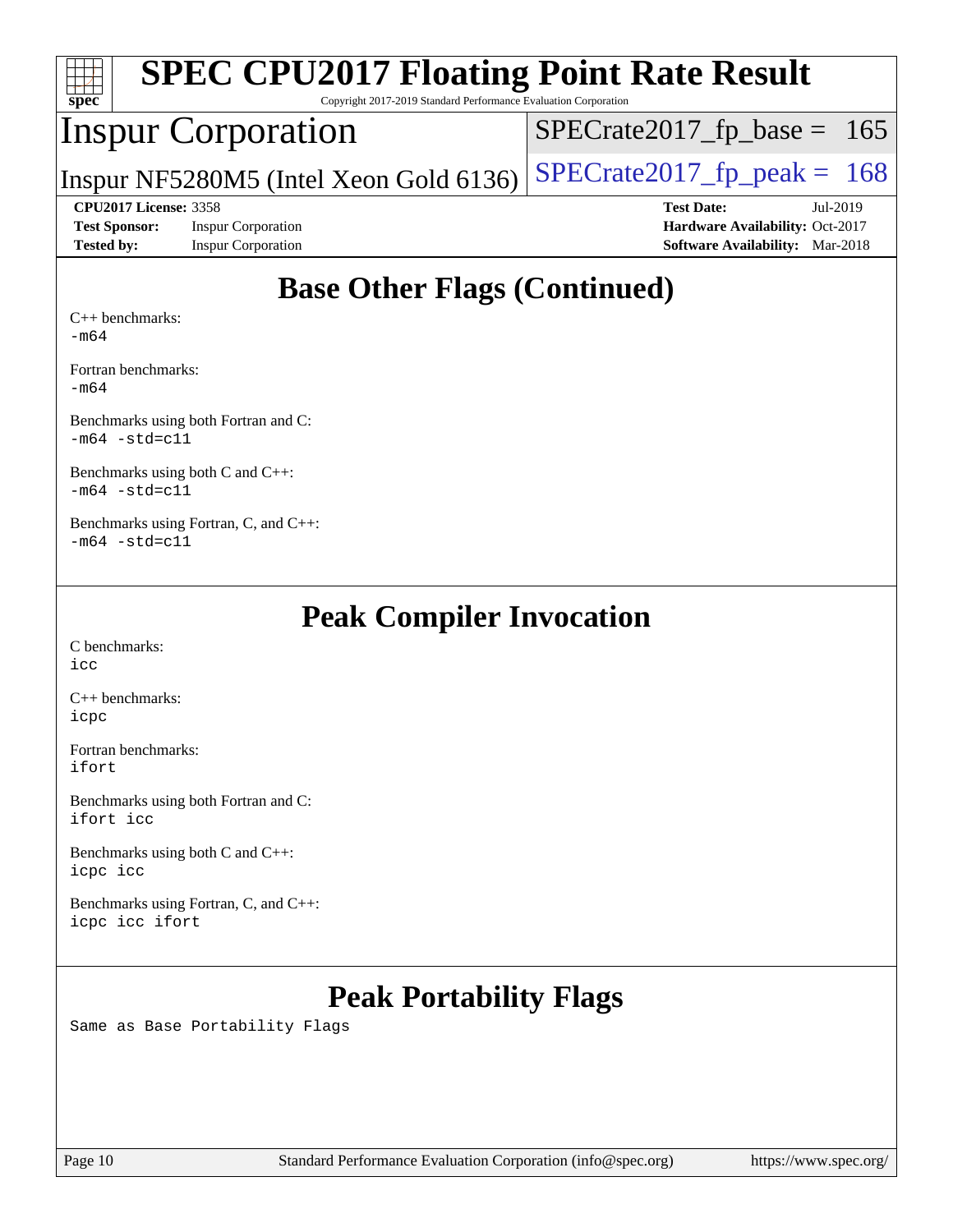| <b>SPEC CPU2017 Floating Point Rate Result</b><br>$spec^*$<br>Copyright 2017-2019 Standard Performance Evaluation Corporation                                                                                              |                                                                                                            |  |  |  |  |  |
|----------------------------------------------------------------------------------------------------------------------------------------------------------------------------------------------------------------------------|------------------------------------------------------------------------------------------------------------|--|--|--|--|--|
| <b>Inspur Corporation</b>                                                                                                                                                                                                  | $SPECrate2017_fp\_base = 165$                                                                              |  |  |  |  |  |
| Inspur NF5280M5 (Intel Xeon Gold 6136)                                                                                                                                                                                     | $SPECrate2017_fp\_peak = 168$                                                                              |  |  |  |  |  |
| <b>CPU2017 License: 3358</b><br><b>Test Sponsor:</b><br><b>Inspur Corporation</b><br><b>Tested by:</b><br><b>Inspur Corporation</b>                                                                                        | <b>Test Date:</b><br>Jul-2019<br>Hardware Availability: Oct-2017<br><b>Software Availability:</b> Mar-2018 |  |  |  |  |  |
| <b>Peak Optimization Flags</b>                                                                                                                                                                                             |                                                                                                            |  |  |  |  |  |
| C benchmarks:                                                                                                                                                                                                              |                                                                                                            |  |  |  |  |  |
| 519.lbm_r: -prof-gen(pass 1) -prof-use(pass 2) -ipo -xCORE-AVX2 -03<br>-no-prec-div -qopt-prefetch -ffinite-math-only<br>-gopt-mem-layout-trans=3                                                                          |                                                                                                            |  |  |  |  |  |
| 538.imagick_r: -xCORE-AVX2 -ipo -03 -no-prec-div -qopt-prefetch<br>-ffinite-math-only -qopt-mem-layout-trans=3                                                                                                             |                                                                                                            |  |  |  |  |  |
| $544.nab_r$ : Same as $519.lbm_r$                                                                                                                                                                                          |                                                                                                            |  |  |  |  |  |
| $C_{++}$ benchmarks:<br>$-prof-gen(pass 1) -prof-use(pass 2) -ipo -xCORE-AVX2 -O3$<br>-no-prec-div -qopt-prefetch -ffinite-math-only<br>-qopt-mem-layout-trans=3                                                           |                                                                                                            |  |  |  |  |  |
| Fortran benchmarks:                                                                                                                                                                                                        |                                                                                                            |  |  |  |  |  |
| 503.bwaves_r: -xCORE-AVX2 -ipo -03 -no-prec-div -qopt-prefetch<br>-ffinite-math-only -qopt-mem-layout-trans=3<br>-nostandard-realloc-lhs -align array32byte                                                                |                                                                                                            |  |  |  |  |  |
| 549.fotonik3d_r: Same as 503.bwaves_r                                                                                                                                                                                      |                                                                                                            |  |  |  |  |  |
| 554.roms_r: -prof-gen(pass 1) -prof-use(pass 2) -ipo -xCORE-AVX2 -03<br>no-prec-div -qopt-prefetch -ffinite-math-only<br>-qopt-mem-layout-trans=3 -nostandard-realloc-lhs<br>-align array32byte                            |                                                                                                            |  |  |  |  |  |
| Benchmarks using both Fortran and C:<br>-prof-gen(pass 1) -prof-use(pass 2) -ipo -xCORE-AVX2 -03<br>-no-prec-div -qopt-prefetch -ffinite-math-only<br>-qopt-mem-layout-trans=3 -nostandard-realloc-lhs -align array32byte  |                                                                                                            |  |  |  |  |  |
| Benchmarks using both C and C++:<br>-prof-gen(pass 1) -prof-use(pass 2) -ipo -xCORE-AVX2 -03<br>-no-prec-div -qopt-prefetch -ffinite-math-only<br>-qopt-mem-layout-trans=3                                                 |                                                                                                            |  |  |  |  |  |
| Benchmarks using Fortran, C, and C++:<br>-prof-gen(pass 1) -prof-use(pass 2) -ipo -xCORE-AVX2 -03<br>-no-prec-div -qopt-prefetch -ffinite-math-only<br>-qopt-mem-layout-trans=3 -nostandard-realloc-lhs -align array32byte |                                                                                                            |  |  |  |  |  |
|                                                                                                                                                                                                                            |                                                                                                            |  |  |  |  |  |